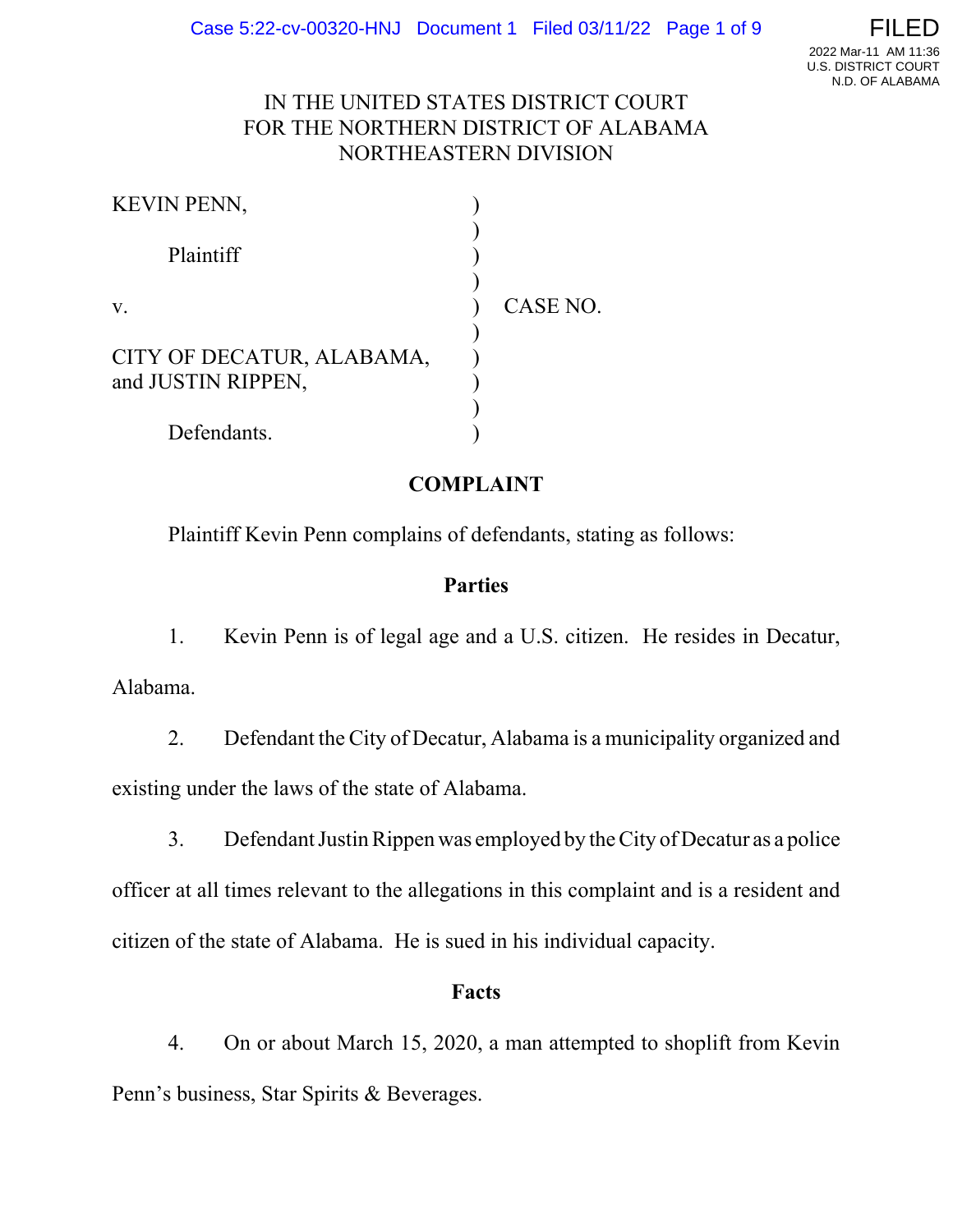#### Case 5:22-cv-00320-HNJ Document 1 Filed 03/11/22 Page 2 of 9

5. Penn detained the thief at gunpoint and called the police.

6. After police arrived, Penn waved the officers in and unlocked the front door.

7. Penn removed the clip from his gun and put the gun on the counter.

8. After the thief was in custody, officers approached Penn with their weapons drawn.

9. These officers, including Rippen, knew Penn was the business owner and could see the gun on the counter.

10. The officers yelled at Penn about the gun.

11. Penn told them he had put the gun down.

12. Penn told the officers he was going to file a complaint.

13. In response, Rippen went past two other officers and punched Penn in the face, breaking Penn's jaw and causing him to lose a tooth.

14. Rippen arrested Penn and charged him with obstructing governmental operations, though there was not probable cause for the arrest.

15. Penn filed a complaint regarding the assault and false arrest.

16. The City refused to investigate the incident.

17. Rippen was not disciplined.

18. Penn has filed other complaints regarding police officer misconduct,

including a baseless stop and illegal search subsequent to this incident.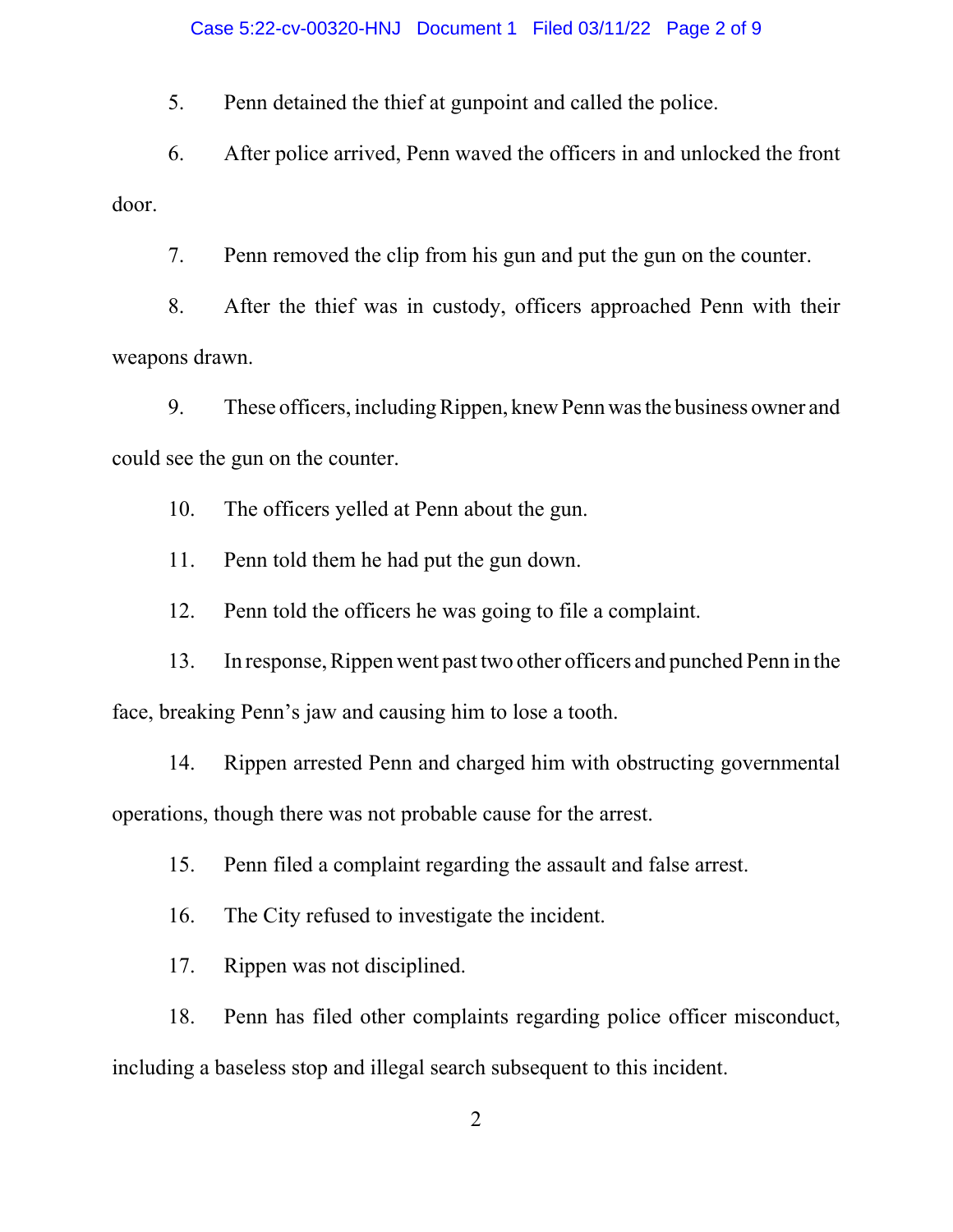19. These complaints were also ignored.

20. The City regularly receives complaints from citizens regarding officer misconduct in violation of constitutional rights and regularly ignores them, just as it did with Penn's complaints.

21. Specifically, the City regularly receives complaints concerning officers who, as Rippen did here, react with unjustifiable violence and false charges when a citizen speaks up or otherwise asserts his rights as an American citizen.

22. Common charges used by officers are obstructing governmental operations, disorderly conduct, and resisting arrest.

23. It is well known in the Decatur legal community that Decatur officers frequently use these charges, commonly referred to as POP (piss off police) charges, without a legal basis.

24. It is well known to experienced police officers and to City policymakers that officers, without proper training and supervision regarding the limits of their authority, are likely to violate the constitutional rules.

25. Nevertheless, City policymakers, with deliberate indifference, failed to take steps to insure officers were trained and supervised regarding the constitutional limits of officers' authority in these areas.

26. In particular, officers were not trained regarding the limited circumstances in which it is appropriate to charge persons with obstructing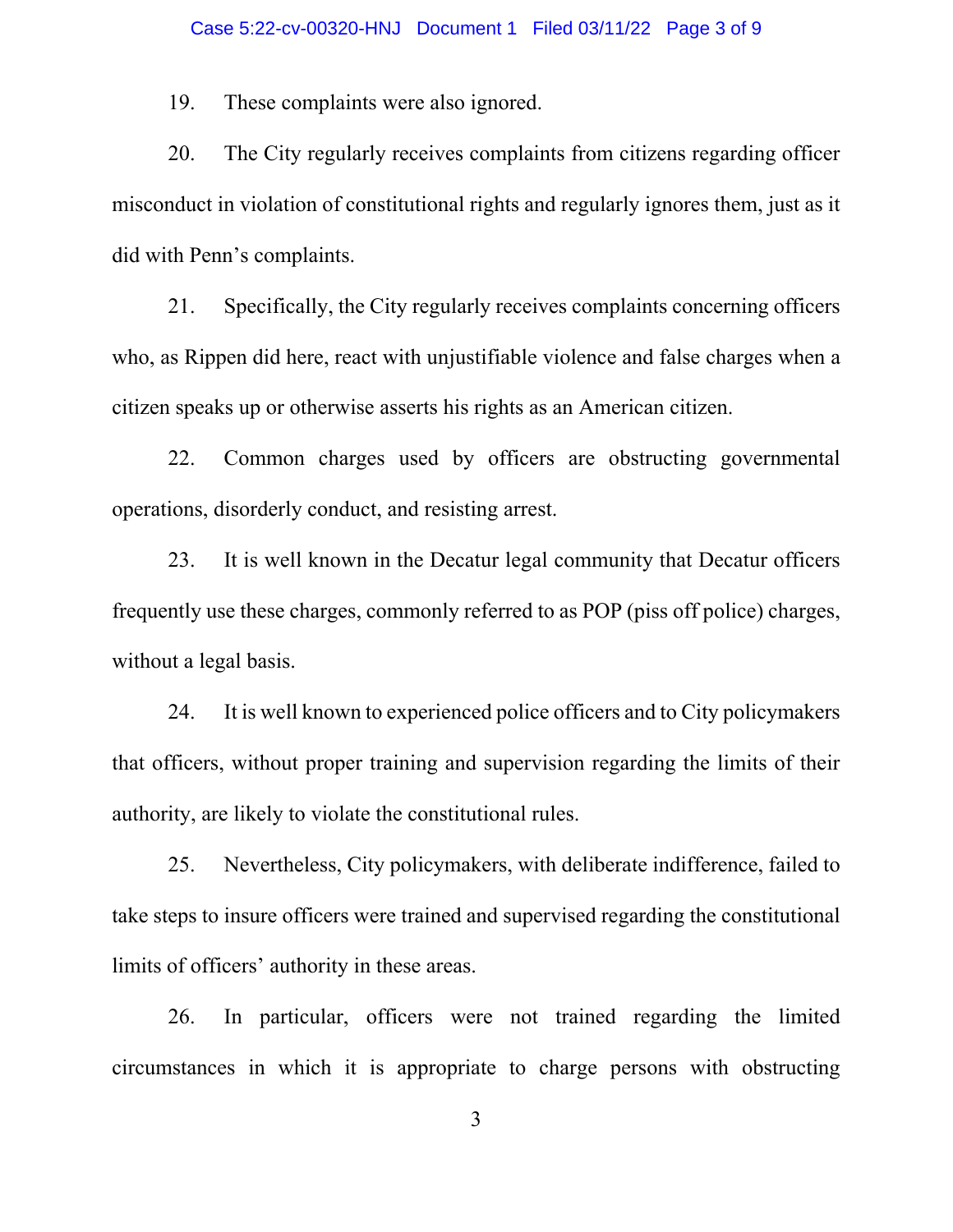#### Case 5:22-cv-00320-HNJ Document 1 Filed 03/11/22 Page 4 of 9

governmental operations and other charges that are subject to abuse by officers.

27. Prior to this incident, City policymakers were aware of numerous incidents in which citizens were subjected to unconstitutional stops, searches, arrests, and uses of force but took no action to investigate and discipline officers.

28. This very case presents a prime example, as it was only the public release of video footage from one of Penn's surveillance cameras that caused the City to even pretend like it was investigating the matter.

29. The City's policymakers did not criticize Rippen's assault of Penn or Rippen's arrest of Penn.

30. The City's failure to take any action against Rippen is consistent with and reflective of a pre-existing policy and custom of tolerance for constitutional violations by officers, including illegal seizures, illegal searches, false arrests, and excessive force.

31. Prior to the violations of Penn's rights, the City permitted, encouraged, and ratified a pattern and practice of misconduct in that the City:

- a. failed to discipline or prosecute or in any manner deal with known incidents of misconduct; and
- b. refused to investigate complaints of misconduct, and, instead, officially claimed such incidents were justified and proper.

32. City policymakers were aware of prior incidents through use of force reports (which are approved through the chain of command), through reports from the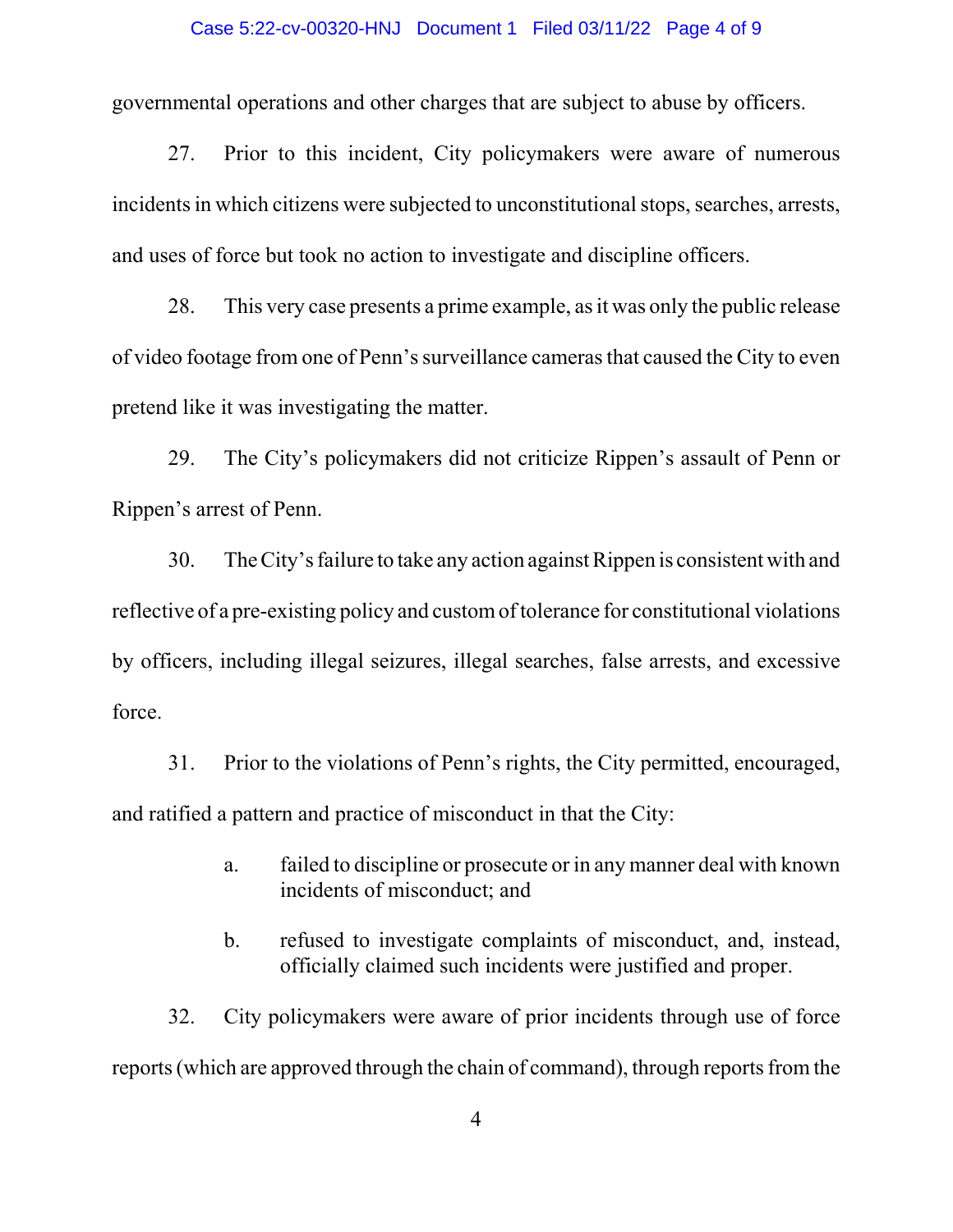#### Case 5:22-cv-00320-HNJ Document 1 Filed 03/11/22 Page 5 of 9

City attorney's office (which prosecutes the false charges used by officers in City court), complaints from citizens, reports from officers, and through other sources.

33. Through long-established practice, the City's policymakers established a custom or policy that incidents of possible, likely, or known misconduct are not investigated with the foreseeable result that officers believe they can get away with violating citizens' rights.

34. In fact, instead of reviewing incidents of possible, likely, or known misconduct, such incidents are routinely approved through the chain of command.

35. Because use of force reports and internal investigations are not a matter of public record, the number of excessive force and other incidents sanctioned by the City is not known.

36. The foregoing acts, omissions, and systemic failures and deficiencies are policies and customs of the City and caused officers to believe that constitutional violations would be tolerated and that complaints would not be honestly or properly investigated, with the foreseeable result that officers would violate the constitutional rights of Penn and other similarly-situated citizens.

### **Count I - 42 U.S.C. § 1983 - Illegal Seizure / False Arrest (Rippen & City)**

37. On or about March 15, 2020, Rippen, acting under color of law within the meaning of 42 U.S.C. § 1983, seized Penn without reasonable suspicion or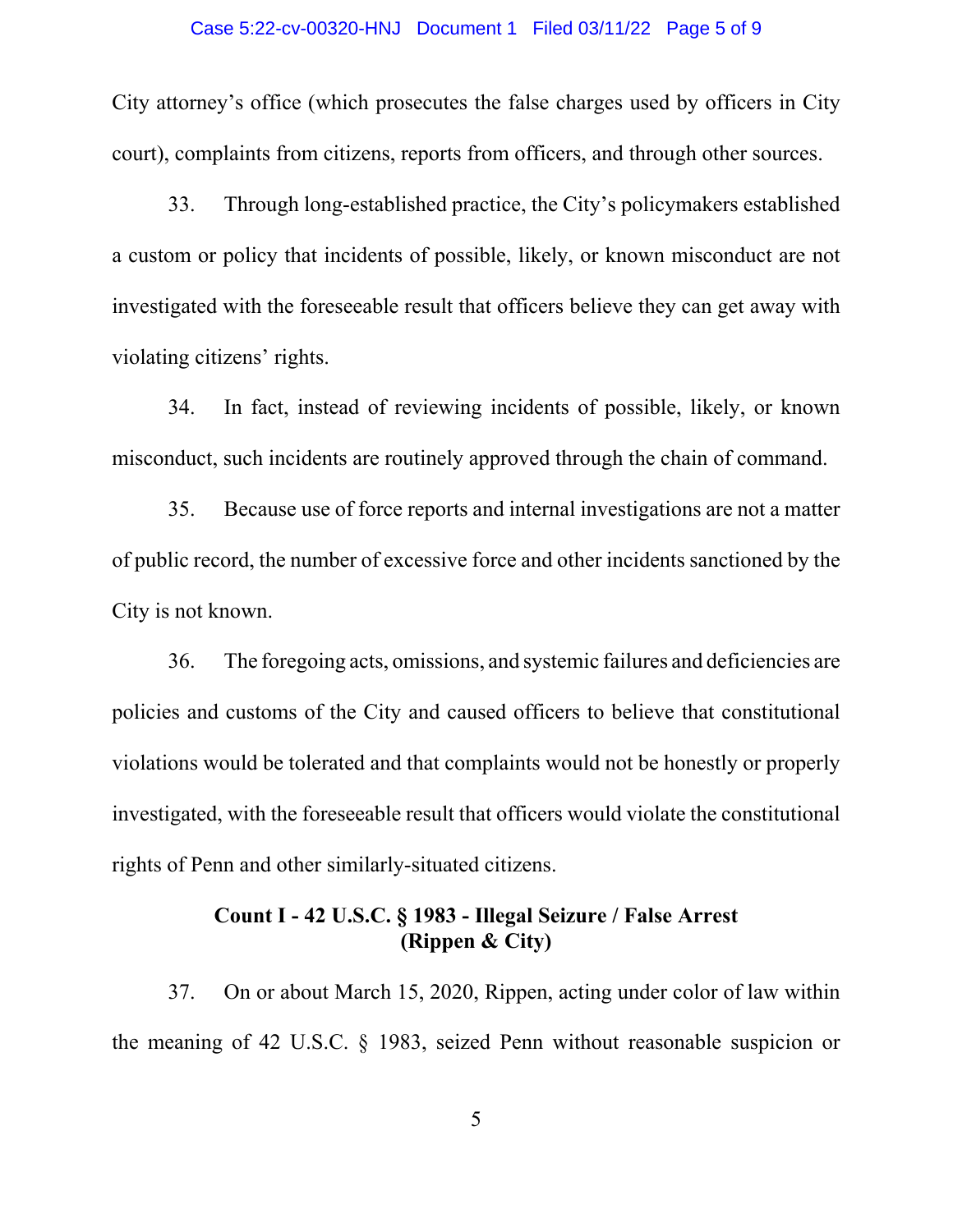#### Case 5:22-cv-00320-HNJ Document 1 Filed 03/11/22 Page 6 of 9

probable cause, thereby depriving Penn of his rights under the Fourth and Fourteenth Amendments to the Constitution of the United States in violation of 42 U.S.C. § 1983. Specifically, Rippen violated Penn's right to be free from unlawful seizure.

38. Rippen acted with malice or reckless indifference to Penn's constitutional rights.

39. As explained above, Rippen acted was pursuant to a policy or custom of the City.

40. As a result of the conduct of defendants, Penn has been caused to suffer physical and emotional injuries and damages and has been caused to incur medical bills and other expenses.

#### **Count II - 42 U.S.C. § 1983 - Excessive Force (Rippen & City)**

41. On or about March 15, 2020, Rippen, acting under color of law within the meaning of 42 U.S.C. § 1983, assaulted and battered Penn, thereby depriving Penn of his rights under the Fourth and Fourteenth Amendments to the Constitution of the United States in violation of 42 U.S.C. § 1983. Specifically, he violated Penn's right to be free from excessive force.

42. Rippen acted with malice or reckless indifference to Penn's constitutional rights.

43. As explained above, Rippen acted was pursuant to a policy or custom of the City.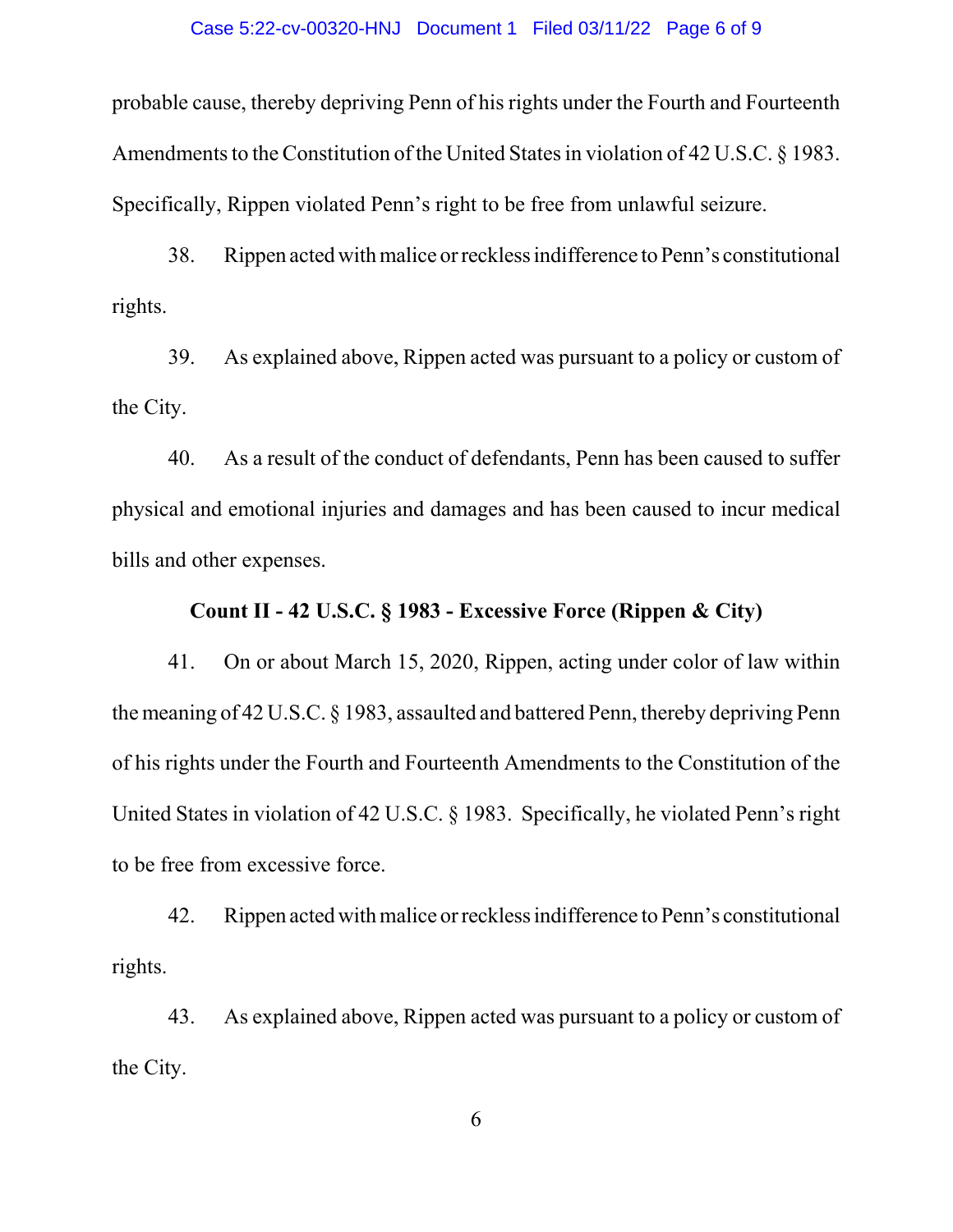44. As a result of the conduct of defendants, Penn has been caused to suffer physical and emotional injuries and damages and has been caused to incur medical bills and other expenses.

## **Count III - 42 U.S.C. § 1983 - Illegal Seizure / False Arrest (Rippen & City)**

45. On or about March 15, 2020, Rippen, acting under color of law within the meaning of 42 U.S.C. § 1983, assaulted and seized Penn without reasonable suspicion or probable cause, in retaliation for Penn's exercise of his First Amendment rights (his statement that he was going to file a complaint) thereby depriving Penn of his rights under the First Amendment to the Constitution of the United States in violation of 42 U.S.C. § 1983.

46. Rippen acted with malice or reckless indifference to Penn's constitutional rights.

47. As explained above, Rippen acted was pursuant to a policy or custom of the City.

48. As a result of the conduct of defendants, Penn has been caused to suffer physical and emotional injuries and damages and has been caused to incur medical bills and other expenses.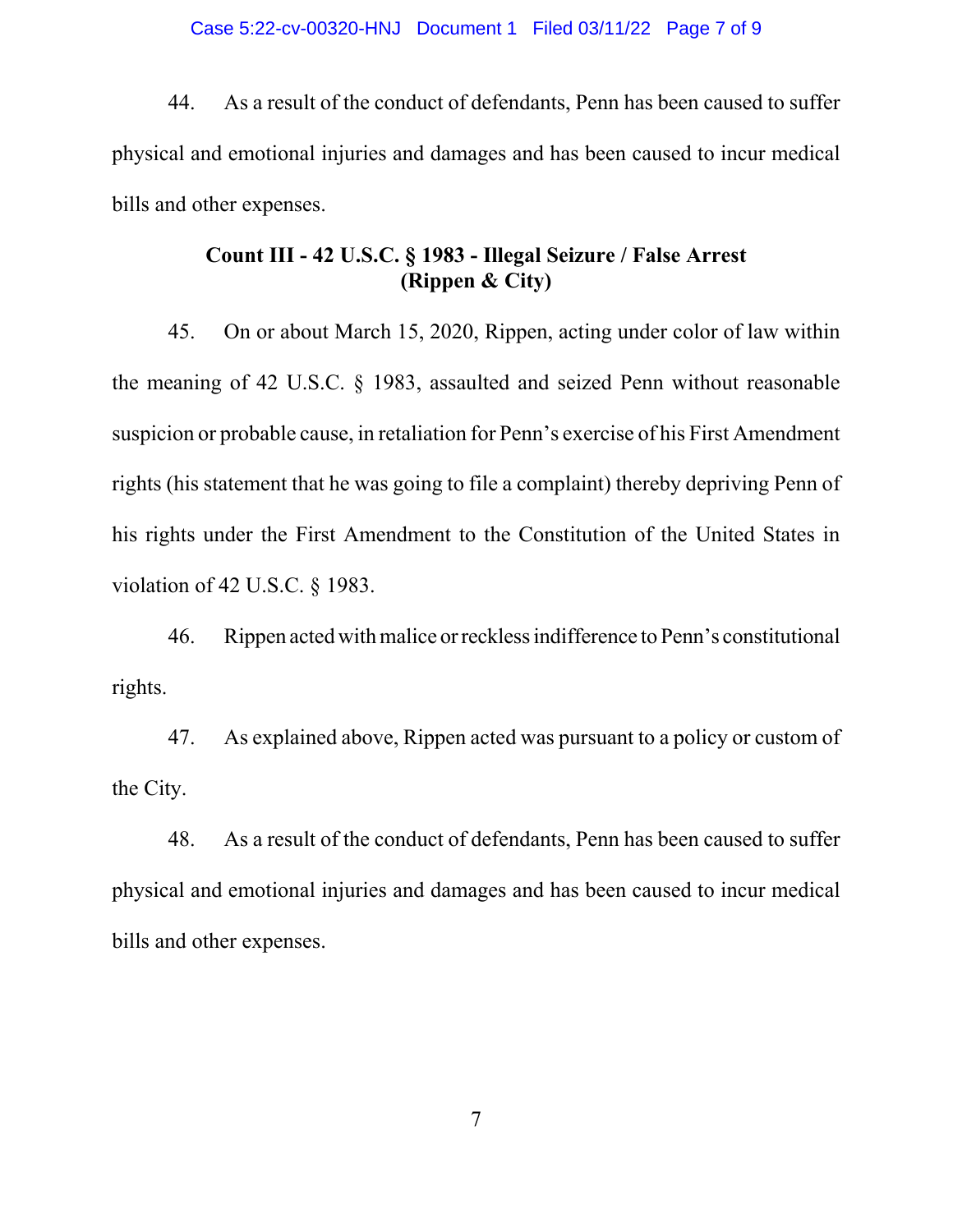# **Other Matters**

49. All conditions precedent to the bringing of this suit have occurred.

# **Relief Sought**

- 50. As relief, plaintiff seeks the following:
	- a. That he be awarded such compensatory damages as a jury shall determine from the evidence he is entitled to recover;
	- b. That he be awarded against the individual defendants only such punitive damages as a jury shall determine from the evidence he is entitled to recover;
	- a. That he be awarded prejudgment and postjudgment interest at the highest rates allowed by law;
	- b. That he be awarded the costs of this action, his reasonable attorney's fees, and his reasonable expert witness fees;
	- e. That he be awarded such other and further relief to which he is justly entitled.

**Dated: March 11, 2022.**